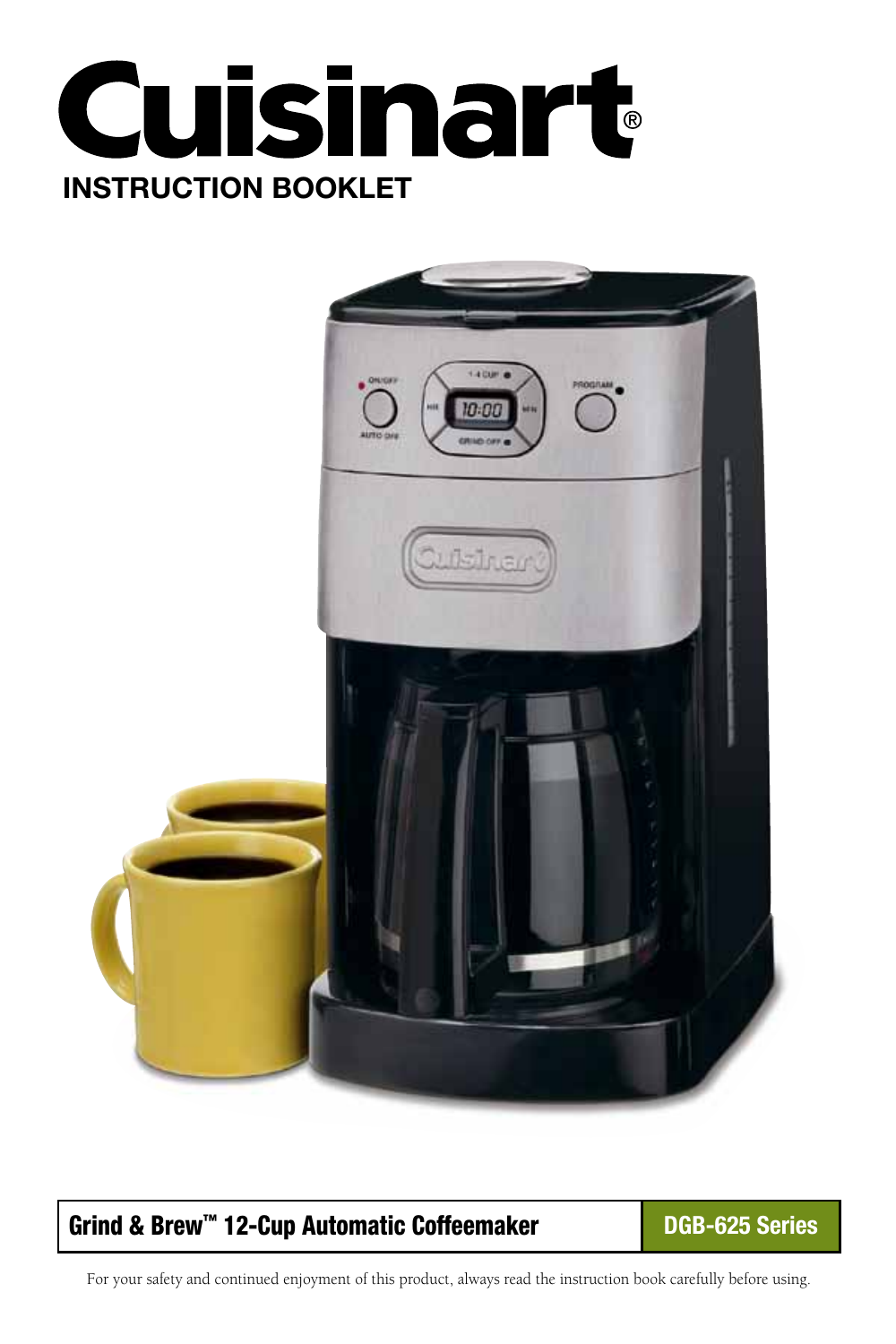# Important Safeguards

When using electrical appliances, basic safety precautions should always be followed to reduce the risk of fire, electric shock and/or injury to persons, including the following:

- 1. READ ALL INSTRUCTIONS.
- 2. Always unplug from outlet when not in use and before cleaning. Allow to cool before putting on or taking off parts and before cleaning the appliance.
- 3. Do not touch hot surfaces. Use handles and knobs.
- 4. To protect against electric shock, do not place cord, plug, or base unit in water or other liquids.
- 5. This appliance should not be used by or near children or individuals with certain disabilities.
- 6. Do not operate any appliance with a damaged cord or plug or after the appliance malfunctions or has been dropped or damaged in any manner. Return appliance to the nearest Cuisinart Repair Center for examination, repair, and electrical or mechanical adjustment.
- 7. The use of accessory attachments not recommended by Cuisinart may cause injuries.
- 8. Do not use outdoors.
- 9. Do not let cord hang over edge of table or counter, or touch hot surface.
- 10. Do not place on or near a hot gas or electric burner, or in a heated oven.
- 11. Always fill water reservoir first, then plug cord into the wall outlet. To disconnect, push the Off button, then remove plug from wall outlet.
- 12. Do not use appliance for other than intended use.
- 13. Lock lid securely onto carafe before serving any beverages.
- 14. Scalding may occur if the lid is removed during the brewing cycle.
- 15. The thermal carafe is designed for use with this appliance only. It must never be used on the range top.
- 16. Do not set a hot carafe on a wet or cold surface.
- 17. Do not use a damaged carafe or a carafe having a loose or weakened handle.
- 18. Do not clean carafe or heating plate with cleansers, steel wool pads, or other abrasive materials.
- 19. WARNING: TO REDUCE THE RISK OF FIRE OR ELECTRIC SHOCK, DO NOT REMOVE THE BASE PANEL. NO USER SERVICEABLE PARTS ARE INSIDE. REPAIR SHOULD BE DONE ONLY BY AUTHORIZED PERSONNEL.
- 20. Avoid contact with moving parts.
- 21. Check grinder basket for presence of foreign objects before using.
- 22. Use the coffee grinder to grind roasted coffee beans only. Grinding other substances, such as nuts, spices or unroasted beans, may dull the blade and cause poor grinding or injury.
- 23. Do not place cloth or otherwise restrict airflow beneath coffeemaker.
- 24. Use only the Cuisinart® Gold Tone Commercial Style Filter or standard #4 basket paper filter with this unit. OTHER GOLD TONE PERMANENT FILTERS MAY CAUSE THE COFFEEMAKER TO OVERFLOW.
- 25. Do not operate your appliance in an appliance garage or under a wall cabinet. When storing in an appliance garage always unplug the unit from the electrical outlet. Not doing so could create a risk of fire, especially if the appliance touches the walls of the garage or the door touches the unit as it closes.

# SAVE THESE **INSTRUCTIONS** FOR HOUSEHOLD USE ONLY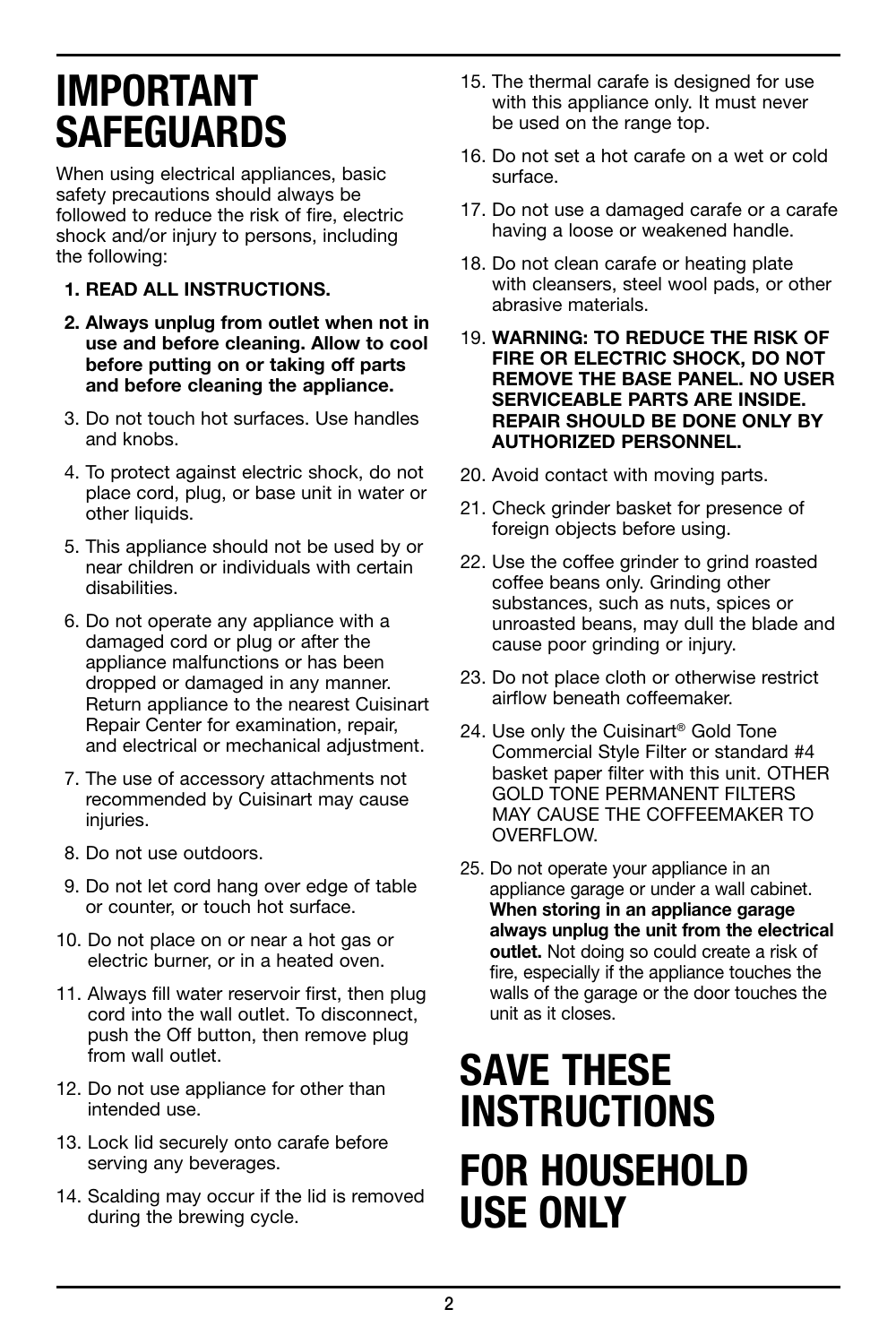# WARNING: RISK Of FIRE OR ELECTRIC SHOCK



The lightning flash with arrowhead symbol within an equilateral triangle is intended to alert the user to the presence of uninsulated dangerous voltage within the product's enclosure that may be of sufficient magnitude to constitute a risk of fire or electric shock to persons.



The exclamation point within an equilateral triangle is intended to alert the user to the presence of important operating and maintenance (servicing) instructions in the literature accompanying the appliance.

# SPECIAL CORD SET INSTRUCTIONS

A short power-supply cord is provided to reduce the risks resulting from becoming entangled in or tripping over a longer cord. Longer extension cords are available and may be used if care is exercised in their use.

If a long extension cord is used, the marked electrical rating of the extension cord must be at least as great as the electrical rating of the appliance, and the longer cord should be arranged so that it will not drape over the countertop or tabletop where it can be pulled on by children or tripped over.

# **NOTICE**

This appliance has a polarized plug (one blade is wider than the other). To reduce the risk of electric shock, this plug will fit into a polarized outlet only one way. If the plug does not fit fully into the outlet, reverse the plug. If it still does not fit, contact a qualified electrician. Do not modify the plug in any way.

# OPERATING NOTICE

Clogging and backing up of water and/or coffee in the filter basket can occur under any or a combination of any of the following conditions: The use of too finely ground coffee, using two or more paper filters, using the gold tone filter in conjunction with a paper filter or not properly cleaning coffee grounds from the gold tone filter, or allowing coffee grounds to spill over the filter.

**Caution:** Never open the filter basket during the brewing cycle, even if no water is draining from the filter basket, since extremely hot water/coffee can spill out from the filter basket and cause injury. If water/coffee is not draining from the filter basket during the brewing cycle, unplug the unit and wait 10 minutes before opening and checking the filter basket.

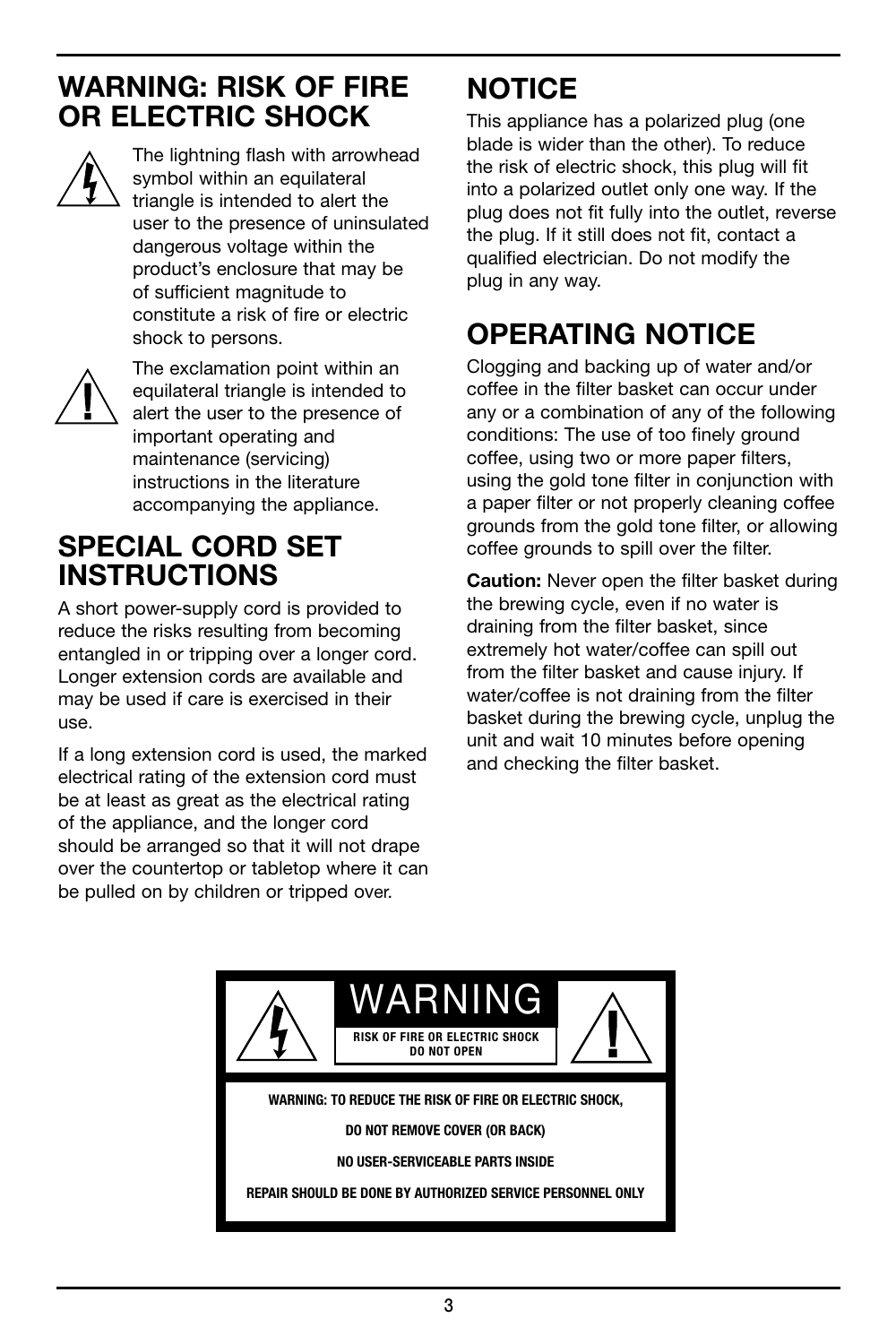# **CONTENTS**

| Important Safeguards. 2-3                  |
|--------------------------------------------|
| Important Unpacking Instructions 4         |
| The Quest for the Perfect Cup of Coffee. 4 |
| Features and Benefits  5-6                 |
|                                            |
| Programming Your Coffeemaker 7             |
|                                            |
| Before Brewing your First Pot 7            |
| Making Coffee with Whole Beans 7-8         |
| Charcoal Water Filter 9                    |
| Making Coffee with<br>Pre-Ground Beans 9   |
| Brew Pause <sup>™</sup> Feature 10         |
| Cleaning and Maintenance  10               |
| Warranty 11                                |
|                                            |

# IMPORTANT UNPACKING INSTRUCTIONS

- 1. Place the box on a large, sturdy, flat surface.
- 2. Remove the instruction book and any other literature.
- 3. Turn the box so that the back side of the coffeemaker is down and slide the coffeemaker from the box.
- 4. Remove Starter Kit (paper filters, scoop and charcoal water filter) located in front of unit.
- 5. After the coffeemaker has been removed, place the box out of the way and lift off the packing material.
- 6. Grasp the carafe by its handle, remove it from the resting plate, and remove the polybag.
- 7. Remove the polybag covering the coffeemaker. Save all packing materials in case you have to ship the machine in the future. KEEP ALL PLASTIC BAGS AWAY FROM CHILDREN.

# THE QUEST FOR THE PErFECT CUP OF COFFEE

#### Element 1: Water

Coffee is 98% water. The quality of that water is as important as the quality of your coffee. If water doesn't taste good from the tap, it won't taste good in your coffee. Cuisinart includes a charcoal water filter to remove chlorine, bad tastes and odors, for the purest coffee flavor, every time you brew.

#### Element 2: Coffee

While coffee is 98% water, all of the flavor comes from the beans. To achieve the same great taste you enjoy at a coffee bar, buy only a two-week supply of fresh coffee beans at a time. Once the bean is broken, its flavor degrades quickly. That's why Cuisinart grinds your beans just prior to brewing.

#### Element 3: Grind

The grind is critical for proper flavor extraction. If the grind is too fine, overextraction and bitterness will result. Too fine a grind may also clog the filter. If grind is too coarse, the water will pass through too quickly and the maximum flavor will not be extracted. Your coffeemaker is preset for medium, the optimal grind for this type of brewing process.

### Element 4: Proportion

Coffee that is too strong or too weak is always a disappointment. Follow the recommended portions of whole beans or ground coffee in the instructions under MAKING COFFEE, and later adjust the amount to your taste.

#### DO NOT OVERFILL OR THE GRINDER COULD MALFUNCTION AND/OR OVERFLOW.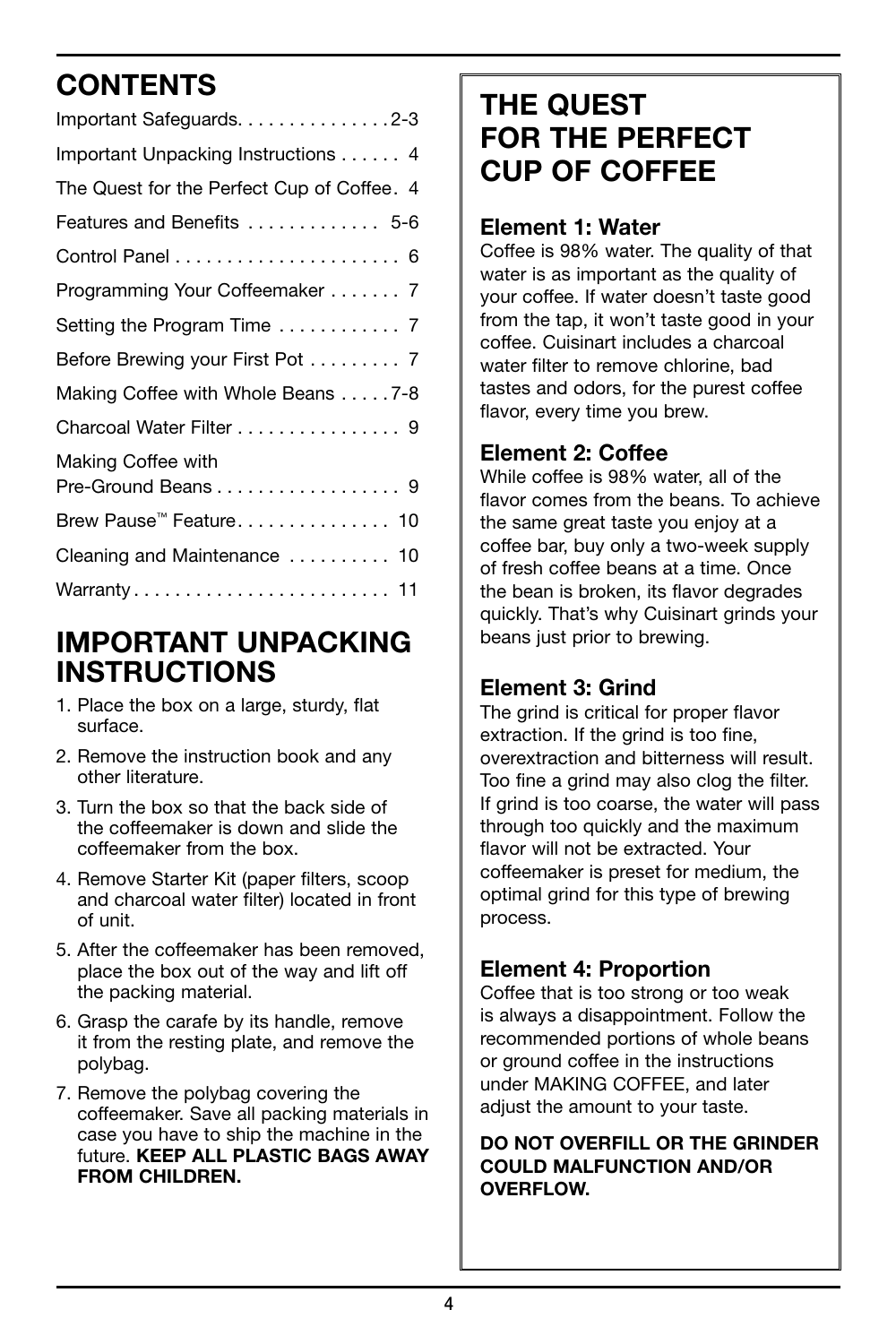# FEATURES AND BENEFITS

- 1. Reservoir Cover with Release Button Flips back for easy filling of the water reservoir and access to the grinder compartment. See detailed drawing on page 6.
- 2. Showerhead (not shown) Distributes water evenly over coffee, reducing temperature loss as water passes through grounds.
- 3. Control Panel See detailed drawing on page 6.

# 4. Filter Basket Compartment

See detailed drawing on page 6. Contains: Filter Basket

Filter Basket Cover Cuisinart Gold Tone Commercial Style Filter

#### 5. Filter Basket Door

6. Filter Basket Door Release Button (not shown)

#### 7. Brew Pause

Stops flow of coffee from basket when carafe is removed (20 seconds max) from resting plate, so a cup can be poured in mid-brew, if desired.

#### 8. Warming Plate

 Scratch resistant with nonstick coating.

#### 9. Carafe

 The easy-pour, dripless, 12-cup carafe has an ergonomic handle and brewed coffee markings for two to twelve cups.

- 10. Cord Storage (not shown)
- 11. Measuring Scoop with Brush
- 12. #4 Basket Paper Filters included
- 13. Water Reservoir with Water Level Indicator

14. Charcoal Water Filter Holder

#### 15. Charcoal Water Filter

Charcoal water filter eliminates chlorine, bad tastes and odors from tap water. NOTE: Follow directions for preparing and inserting filter on page 9.

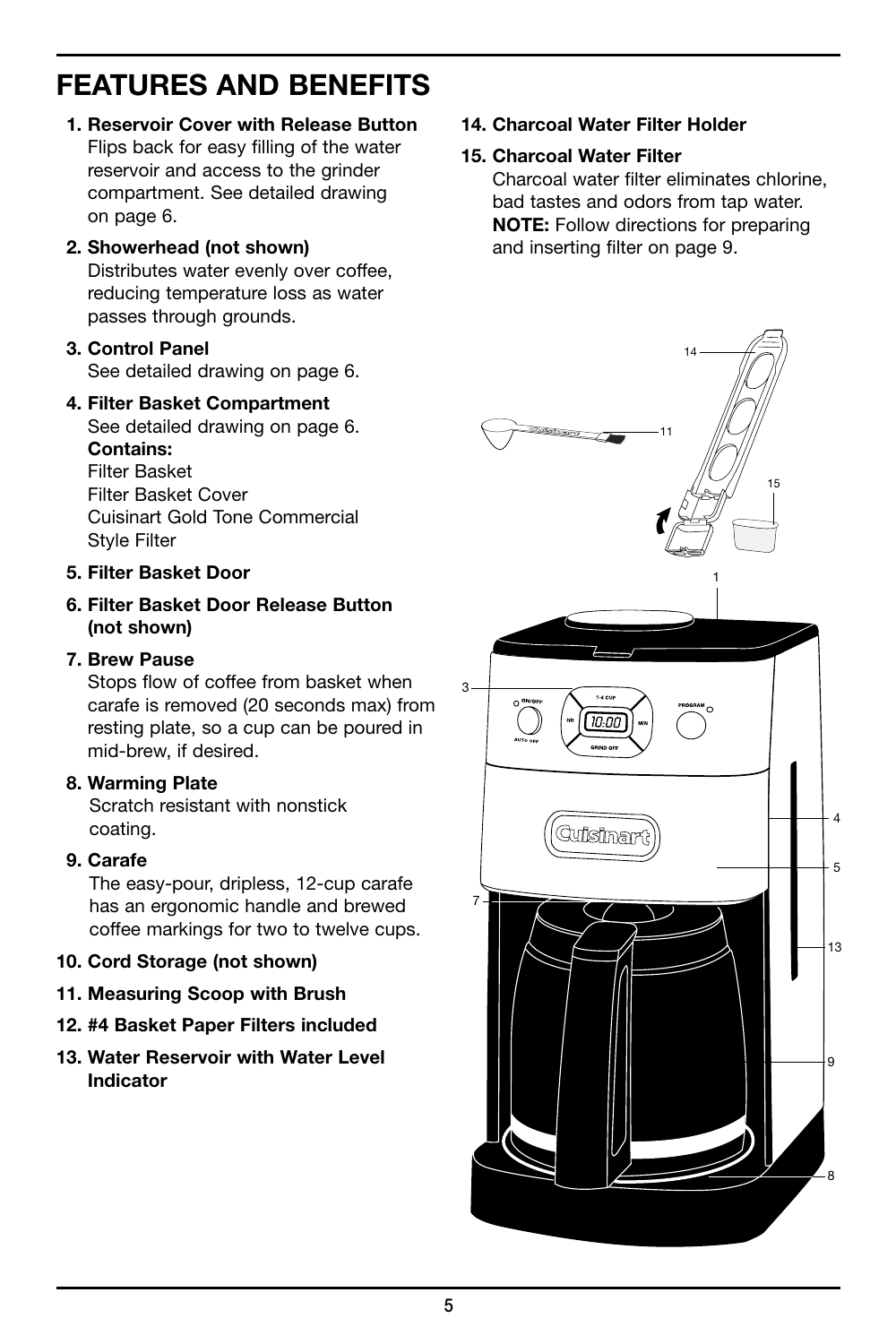

#### 16. BPA Free (not shown)

All materials that come in contact with coffee or water are BPA free.

#### 17. Grinder Basket Lid

Use the recess on each side of the lid to remove lid for easy addition of beans. Note: Lid must be in place for unit to operate.

#### 18. Grinder Basket

#### 19. Filter Basket Cover

To put on or remove, grasp cover in area indicated by arrows. NOTE: COVER MUST BE IN PLACE FOR UNIT TO OPERATE CORRECTLY. Cover becomes hot after coffee is brewed. Use caution when removing cover.

#### 20. Gold Tone Cuisinart Commercial Style Filter

A note about filters: When using our permanent filter, position handle toward front of the unit so it does not interfere with the flow of coffee into the filter basket. Also note: using our permanent goldtone filter may allow some fine coffee grounds to fall into, and appear as sediment in the carafe.

#### 21. Filter Basket

Holds paper filter or Cuisinart permanent gold-tone filter. NOTE: FILTER BASKET HOLDER MUST BE IN PLACE FOR UNIT TO OPERATE CORRECTLY

#### GETTING TO KNOW YOUR CONTROL PANEL (Detailed programming instructions on page 7.)



#### Clock/LCD Display

Displays time of day and Auto On times.

On/Off button with LED Indicator Manually turns coffeemaker on or off.

#### Audible Tone (not shown)

An audible tone sounds 5 times when brew cycle is complete.

#### 1-4 Cup Setting

Improves extraction, flavor and temperature when brewing fewer than 5 cups.

#### Hour and Minute Buttons

Use to program clock and Auto On function.

#### Grind Off Button with LED Indicator

Turns off the grinder when using pre-ground coffee.

#### Program Button with LED Indicator

Sets and/or displays programmed Auto On time.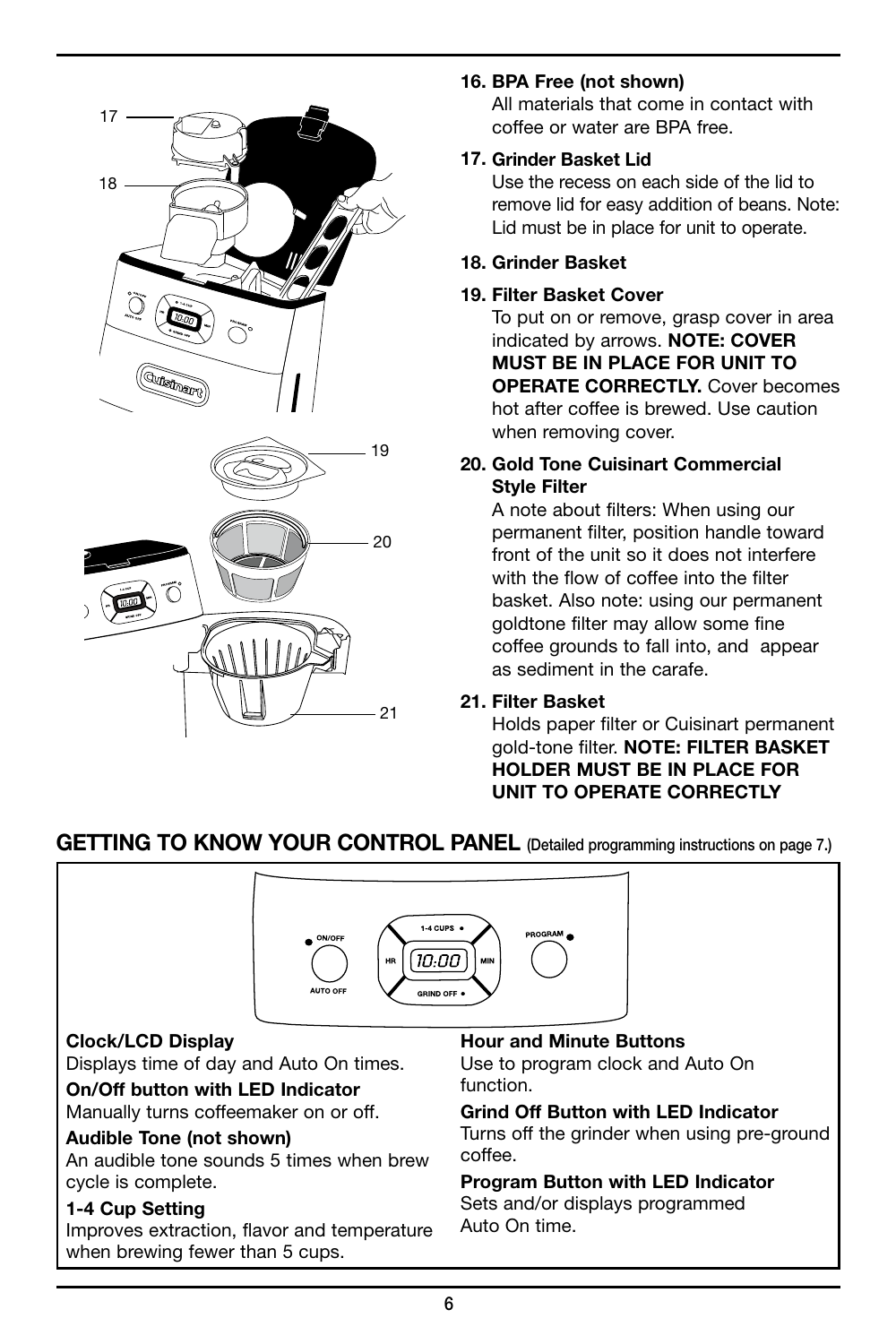# PROGRAMMING YOUR **COFFEEMAKER**

### Setting the Clock

When the coffeemaker is plugged in, 12:00 will appear until you set the time.

#### Entering Time Set Mode

Hold down the Hour or Minute button until the clock begins flashing. Press either button to select the desired time. Hold buttons down to scroll through the digits, or press and release to advance one digit at a time. When scrolling, the numbers will advance slowly and then speed up.

When the number displayed approaches the desired time, press and release to advance one digit at a time. Be sure the PM indicator is on if a PM time is desired.

#### Exiting Time Set Mode

- a. Press any function button besides Hour or Minute to exit mode.
- b. If you do nothing for a period of five seconds the mode will be exited.

## SETTING THE PROGRAM TIME

When you press the Program set button, it displays a previously selected auto-on time, or the default time (12:00pm).

#### Entering Set Program Time Mode

Press and hold the Program set button until the green light and LCD display begin to flash. You are now in Set Program Time mode. Set the time you want coffee to begin brewing by following the instructions in "Entering Time Set Mode."

The coffeemaker will start to brew at the programmed time. The Program mode cannot be entered if the coffeemaker is in its brew cycle.

#### Exiting Set Program Time Mode

- a. Press and release Program button.
- b. Press any function button besides Hour or Minute to exit mode and activate the selected function.
- c. If you do nothing for a period of five seconds the mode will be exited.

# SETTING THE AUTO SHUTOFF TIME

Your coffeemaker can be programmed to automatically shutoff from 0 to 4 hours after brewing is complete. The default shutoff time is 2 hours.

Press and hold the On/Off button to display current shutoff time. To change the preset time, press and hold the On/Off button until the red power light and LCD display begin to flash. This signals that you have entered the Set automatic shutoff mode. Set the time you want coffee to begin brewing by following the instructions in "Entering Time Set Mode."

When the coffeemaker shuts itself off, two tones will sound.

NOTE: Automatic shutoff may be programmed either before or during coffee brewing. If you program the auto shutoff time after brewing is completed the unit will automatically account for elapsed time. For example, if you set the auto shutoff for 40 minutes and 25 minutes have already elapsed, the unit will shut off automatically after 15 minutes (40 minutes minus the 25 elapsed equals 15 minutes).

#### BEFORE BREWING YOUR FIRST POT OF COFFEE

We recommend flushing out the system before brewing your first pot of coffee. Simply follow "Making Coffee with Pre-Ground Beans," page 9. Skip step #1 and be sure to use only water and a paper filter…no coffee!

Once you've done that, brew a pot of real coffee and get ready to enjoy Cuisinart at its best!

# MAKING COFFEE WITH WHOLE BEANS

Follow instructions in "Before Brewing Your First Pot of Coffee" above.

1. Insert Charcoal Water Filter

Follow directions for the preparation and insertion of the charcoal water filter on page 9.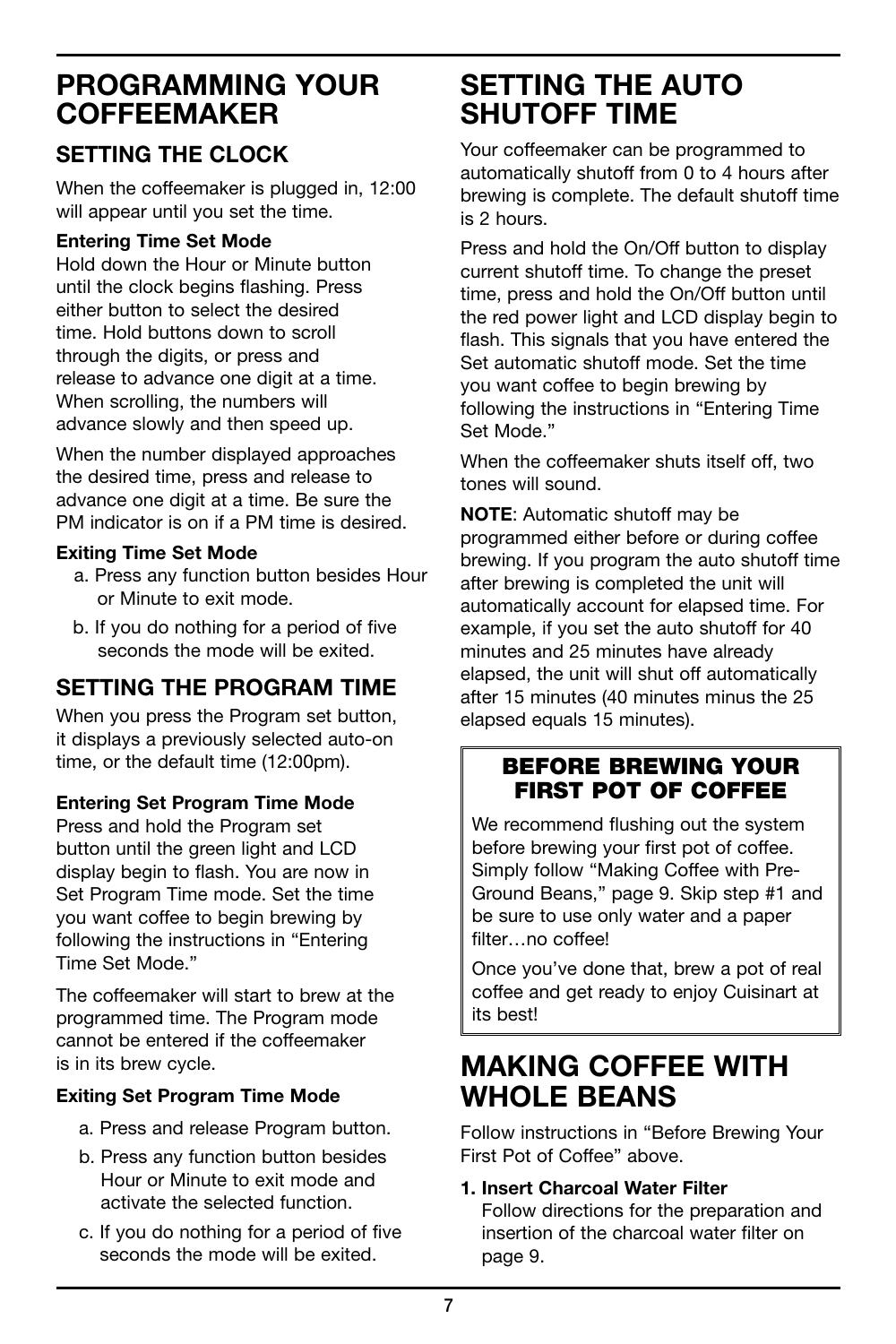

#### 2. Fill the Water Reservoir

Open the reservoir cover and pour in water, using the water level window indicator to measure the number of cups desired. NOTE: Do not exceed the 12-cup line. Doing so could cause carafe to overflow.



#### 3. Add Beans

Lift the grinder basket lid, using the recess

on either side. Fill the basket with the desired quantity of beans. NOTE: Use 1 level scoop (1 tablespoon) of whole beans per cup. For 1 to 4 cups, use 1½ level scoops per cup. Do not add over 14 scoops. This could cause the grinder to malfunction and/or the coffeemaker to overflow.



#### 4. Insert Coffee Filter

Press the filter basket door release button to open door and place either a paper filter OR permanent filter in the basket.

 • Paper Filter – place a #4 basket paper filter in the basket, making sure the filter is completely open and touching the side walls and bottom of basket.



- Cuisinart's® Commercial Style Permanent Filter – Be sure the filter handle is facing away from the grinder basket, so it does not interfere with the flow of ground coffee into the filter basket. **NOTE:** Some ground coffee may flow into the carafe.
- 5. Put Filter Basket Lid in Place and Close Filter Door

#### 6. Close Reservoir Cover Lid

Press down to lock. This coffeemaker is equipped with a safety interlock system, which prevents the unit from operating if the cover is open or the grinder cover is left out. If you try to turn the unit on with the cover open, the unit will beep continuously until the missing parts are installed and you close the lid. If you open the cover during the grinding process, it will beep, the grinder will stop grinding and, if brewing, the brewing will stop. Once the missing parts are in place and the cover is closed, the beeping stops. The brewing process can be restarted by pressing the On button. Restarting the process will not affect coffee results. If you do not want the grinder to come on again, press the Grind Off button before pressing the On button.

#### 7. Put Carafe in Place

Make sure you have replaced the glass carafe in its position on the warming plate.

#### 8. Brewing

#### To Brew Right Away

 a. Push the 1-4 cup button if you are brewing fewer than 5 cups. NOTE: Coffeemakers traditionally produce cooler coffee when brewing small pots because the heater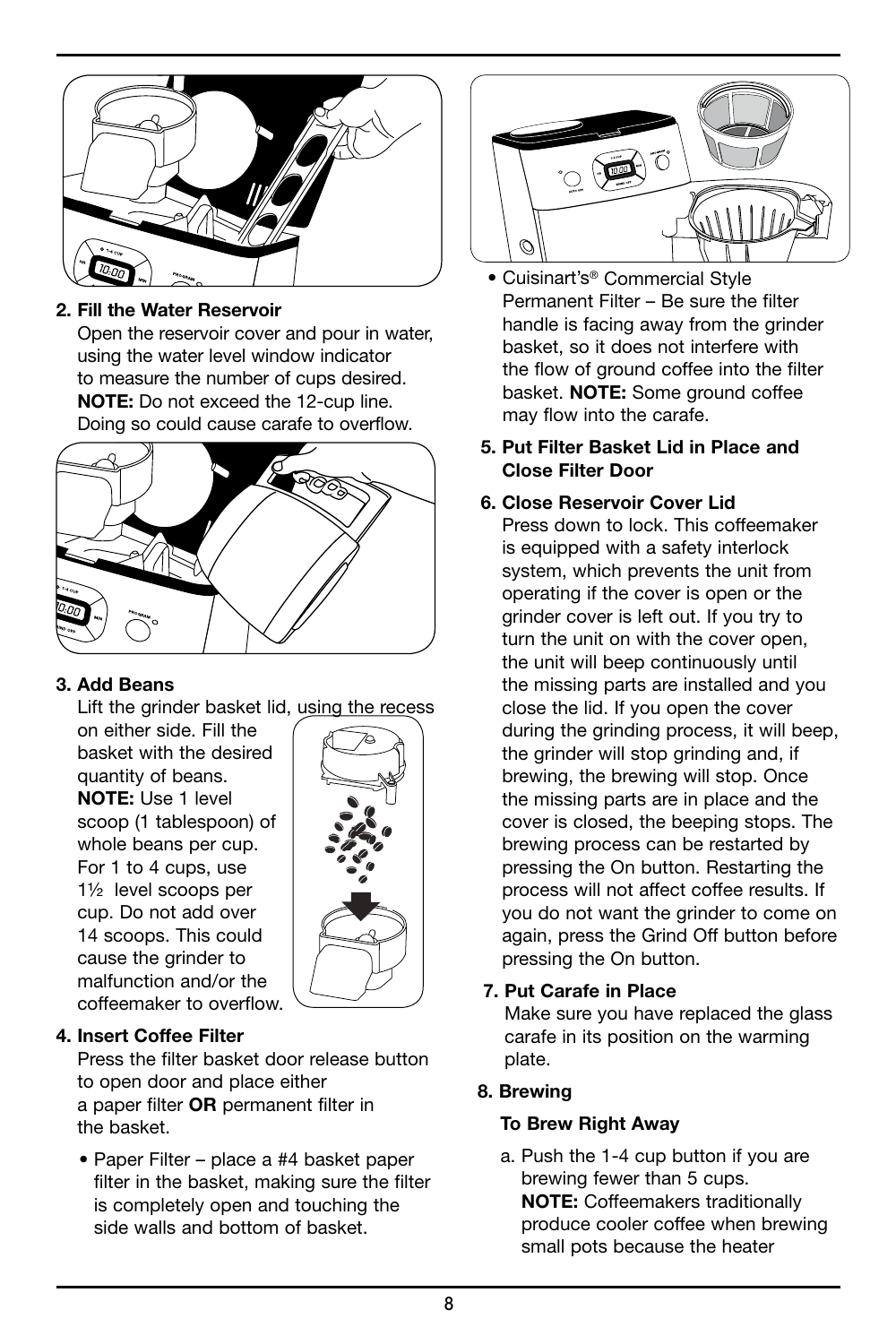doesn't have time to warm up. This setting double heats water for piping hot coffee.

 b. Press On/Off button. Red LED will light up and brewing will begin.

#### To Program Brew Time

- a. To select the time you want coffee to start brewing, press the Program button and hold it. The time displayed in the window is the programmed start time. To change time, follow "Setting The Program Time" instructions on page 7.
- b. Push the 1-4 cup button if you are brewing fewer than 5 cups.
- c. Press and release Program button. Green LED indicates that the unit is in programmed-start mode and the brew cycle will begin at the time you selected.

#### 9. After Brewing

When brew cycle is complete,five beeps will sound and unit will automatically shut itself off. Coffee will continue to stream from the filter for several seconds.

### Tips and Hints

- If you buy large portions of beans, separate them into one or two week portions and store them in airtight containers in the freezer. Preserve freshness by minimizing exposure to air, light, and moisture. Once beans are removed from the freezer, keep them in a sealed container at room temperature, since damaging condensation can occur when beans move from cold to warmer temperatures.
- Some experts feel freezing dark-roast beans can cause oils to coagulate; others disagree. You'll have to decide that one for yourself!

# MAKING COFFEE WITH Pre-Ground BEANS

Follow instructions in "Before Brewing Your First Pot of Coffee," page 7.

1. Fill the Reservoir and Insert Filter

See steps #1 and #3 in "Making Coffee with Whole Beans," page 7.

#### 2. Add Pre-Ground Coffee

Our recipe suggestion: Use 1 level scoop (1 tablespoon) of ground coffee per cup. Adjust the recipe according to taste. **NOTE:** The maximum capacity for ground coffee is 16 level scoops (16 tablespoons), using either a paper or permanent filter. Exceeding that amount may cause overflow if the coffee is too finely ground.

#### 3. Press Grind Off Button

When this function is activated, an amber LED will come on.

 4. Follow steps #4 through #8 in "Making Coffee with Whole Beans."

#### CHARCOAL WATER FILTER

Your coffeemaker comes with a charcoal water filter that eliminates chlorine, bad tastes and odors from tap water.

#### Inserting the Water Filter

- Remove the filter from polybag and soak it, fully immersed, in cold tap water for 15 minutes.
- Lift the water filter holder out of the water reservoir (see page 5, #13 and #14).
- Press down on the filter compartment and pull toward you to open.
- Place filter into the holder and snap it closed. Be careful – improper placement can tear the filter skin.
- Flush filter by running cold tap water through holes in bottom of compartment for 10 seconds.
- Allow the filter to drain completely.
- Slide the water filter holder back into the channel in the water reservoir, pushing it down to the base of the unit.

NOTE: We recommend changing the water filter every 60 days or after 60 uses, and more often if you have hard water.

Replacement filters can be purchased in stores, by calling Cuisinart customer service, or at www. cuisinart.com.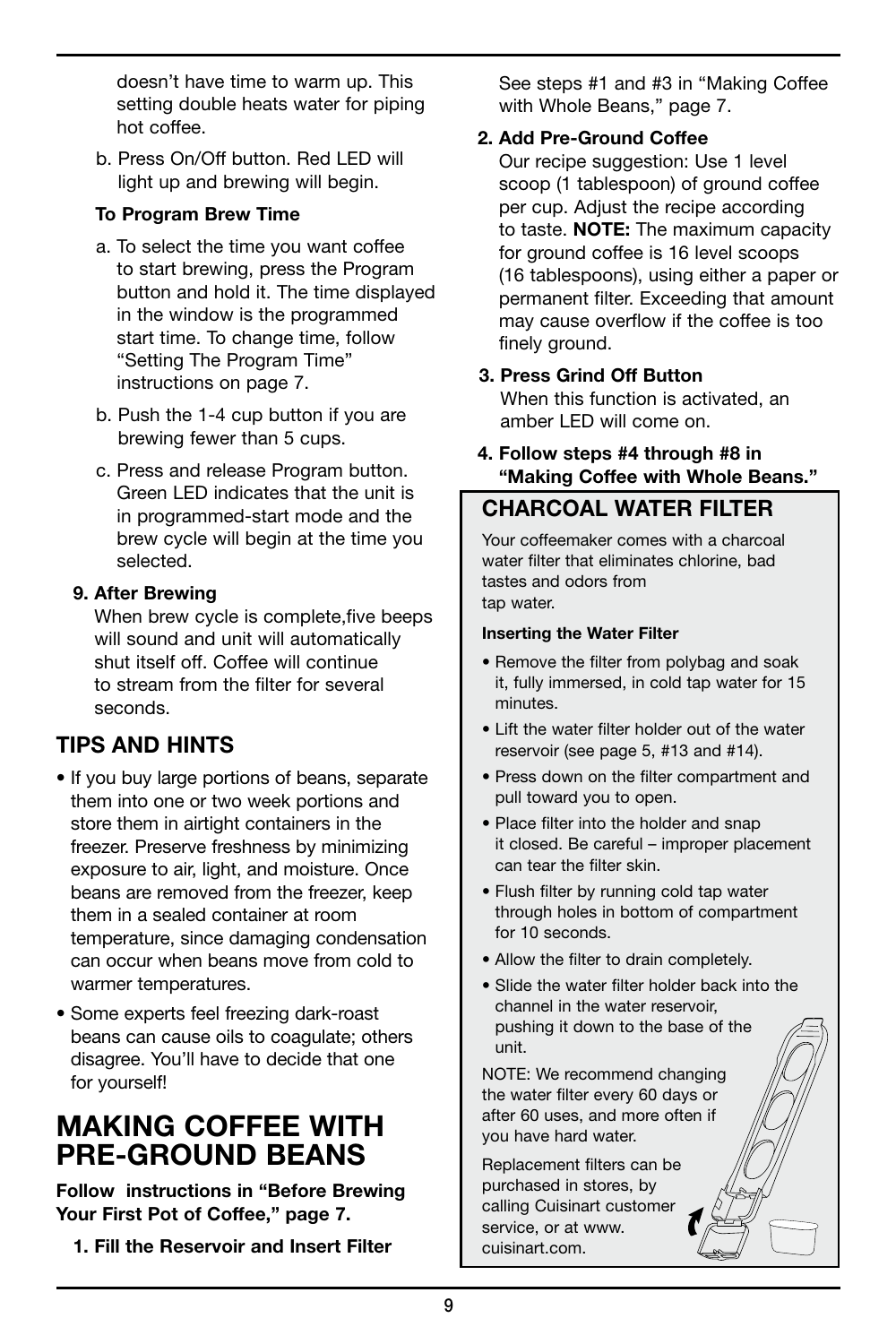#### Brew Pause™ Feature

Our Brew Pause™ feature interrupts the flow of coffee from the basket to let you pour that first cup mid-brew. Be aware that using this feature will weaken the flavor strength of the finished pot, because the flavor profile of coffee brewed at the beginning of the cycle differs from coffee made at the end.

NOTE: Removing carafe for more than 20 seconds may cause filter basket to overflow.

# CI FANING AND MAINTENANCE

### COMPLETELY CLEAN AND DRY ALL PARTS AFTER EVERY USE

Always turn coffeemaker OFF and remove the plug from the electrical outlet before cleaning.

Open the reservoir lid\*. Remove the grinder basket lid by using the recessed area on each side of the lid. Then remove grinder basket. Open filter basket door. Remove filter basket cover, filter basket and filter basket holder. The grinder basket, grinder basket lid, filter basket and filter basket cover can be washed in warm soapy water and rinsed thoroughly, or cleaned in the upper rack of the dishwasher. Dry all parts after every use. Do not put any water in the unit once the grinder basket has been removed. Wipe the area under the grinder basket with a damp cloth. If water gets into the grinder motor, the motor may become damaged and may malfunction. Once clean, reverse the above steps. Remove the carafe from the resting plate. Discard any remaining coffee. The carafe and lid can be washed in warm soapy water and rinsed thoroughly, or placed in a dishwasher.

The carafe and carafe lid should be placed on the upper rack only. Do not use scouring agents or harsh cleansers on any part of the coffeemaker. Never immerse base unit in water or other liquid. To clean base, simply wipe with a clean, damp cloth and dry before storing.

Wipe heating plate with a clean, damp cloth. Never use rough, abrasive materials or

cleansers to clean the heating plate. Do not dry the inside of the water reservoir with a cloth, as lint may remain.

\*Note: Reservoir lid can also be removed for easy cleaning. Open the lid 60˚ and gently pull toward you. To replace, reverse steps.

#### **MAINTENANCE**

Any other servicing should be performed by an authorized service representative.

### DECALCIFICATION

Decalcification refers to removing the calcium deposits which form over time on the metal parts of the coffeemaker.

For best performance from your coffeemaker, decalcify the base unit from time to time. The frequency depends upon the hardness of your tap water and how often you use the coffeemaker.

#### NOTE: Before decalcifying your coffeemaker, remember to remove the charcoal water filter from the water filter holder located in the water reservoir.

To clean, fill the water reservoir to capacity with a mixture of  $\frac{1}{3}$  white vinegar and ²⁄³ water. Turn the coffeemaker on by pressing the ON button. One cycle should be sufficient to adequately clean the coffeemaker. When the cycle is completed and five beeps sound, turn coffeemaker off. Repeat operation, this time using fresh cold water.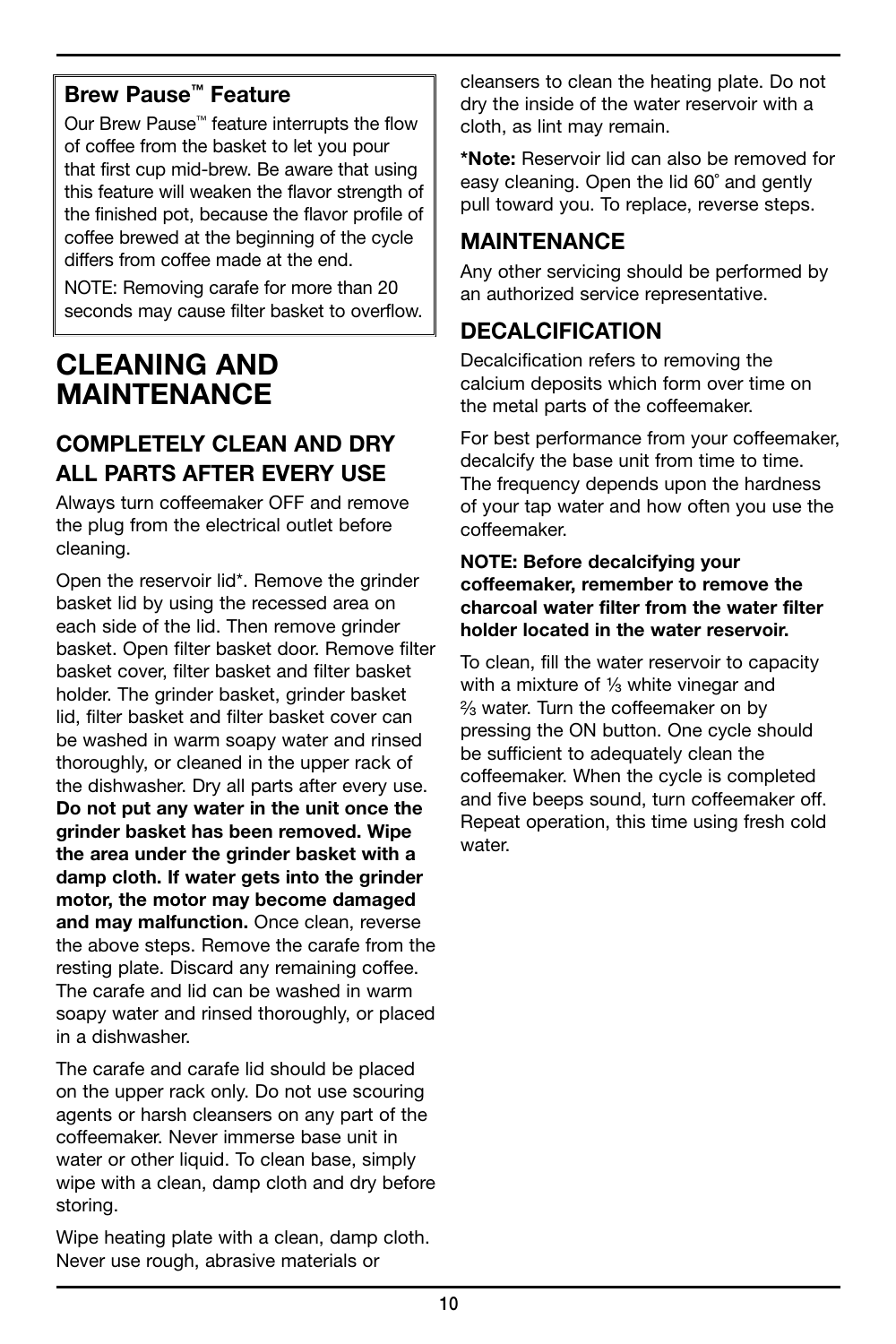### WARRANTY Limited Three-Year Warranty

This warranty is available to consumers only. You are a consumer if you own a Cuisinart® Grind & Brew™ 12-Cup Automatic Coffeemaker that was purchased at retail for personal, family or household use. Except as otherwise required under applicable law, this warranty is not available to retailers or other commercial purchasers or owners. We warrant that your Cuisinart® Grind & Brew™ 12-Cup Automatic Coffeemaker will be free of defects in materials and workmanship under normal home use for 3 years from the date of original purchase.

We recommend that you visit our website, www.cuisinart.com for a fast, efficient way to complete your product registration. However, product registration does not eliminate the need for the consumer to maintain the original proof of purchase in order to obtain the warranty benefits. In the event that you do not have proof of purchase date, the purchase date for purposes of this warranty will be the date of manufacture.

#### CALIFORNIA RESIDENTS ONLY

California law provides that for In-Warranty Service, California residents have the option of returning a non conforming product (A) to the store where it was purchased or (B) to another retail store that sells Cuisinart® products of the same type. The retail store shall then, according to its preference, either repair the product, refer the consumer to an independent repair facility, replace the product, or refund the purchase price less the amount directly attributable to the consumer's prior usage of the product. If neither of the above two options results in the appropriate relief to the consumer, the consumer may then take the product to an independent repair facility, if service or repair can be economically accomplished. Cuisinart and not the consumer will be responsible for the reasonable cost of such service, repair, replacement, or refund for nonconforming products under warranty. California residents may also, according to their preference, return nonconforming products directly to Cuisinart for repair or, if necessary, replacement by calling our Consumer Service Center toll-free at 800-726- 0190. Cuisinart will be responsible for the cost of the repair, replacement, and shipping and handling for such nonconforming products under warranty.

#### BEFORE RETURNING YOUR CUISINART® PRODUCT

If your Grind & Brew™ 12-Cup Automatic Coffeemaker should prove to be defective within the warranty period, we will repair or, if we think necessary, replace it. To obtain warranty service, please call our Customer Service Center toll-free at 1-800-726-0190 or write to: Cuisinart, 7811 North Glen Harbor Blvd.Glendale, AZ 85307. To facilitate the speed and accuracy of your return, please enclose \$10.00 for shipping and handling of the product, along with proof of purchase. (California residents need only supply a proof of purchase and should call 1-800-726-0190 for shipping instructions.) Please be sure to include your return address, description of the product's defect, product serial number, and any other information pertinent to the return. Please pay by check or money order. NOTE: For added protection and secure handling of any Cuisinart® product that is being returned, we recommend you use a traceable, insured delivery service. Cuisinart cannot be held responsible for in-transit damage or for packages that are not delivered to us. Lost and/or damaged products are not covered under warranty. Your Cuisinart® Grind & Brew™ 12-Cup Automatic Coffeemaker has been manufactured to the strictest specifications and has been designed for use only in 120 volt outlets and only with authorized accessories and replacement parts. This warranty expressly excludes any defects or damages caused by attempted use of this unit with a converter, as well as use with accessories, replacement parts or repair service other than those authorized by Cuisinart. This warranty does not cover any damage caused by accident, misuse, shipment or other than ordinary household use. This warranty excludes all incidental or consequential damages. Some states do not allow the exclusion or limitation of these damages, so these exclusions may not apply to you. You may also have other rights, which vary from state to state.

**Important:** If the nonconforming product is to be serviced by someone other than Cuisinart's Authorized Service Center, please remind the servicer to call our Consumer Service Center at 1-800-726-0190 to ensure that the problem is properly diagnosed, the product is serviced with the correct parts, and to ensure that the product is still under warranty.